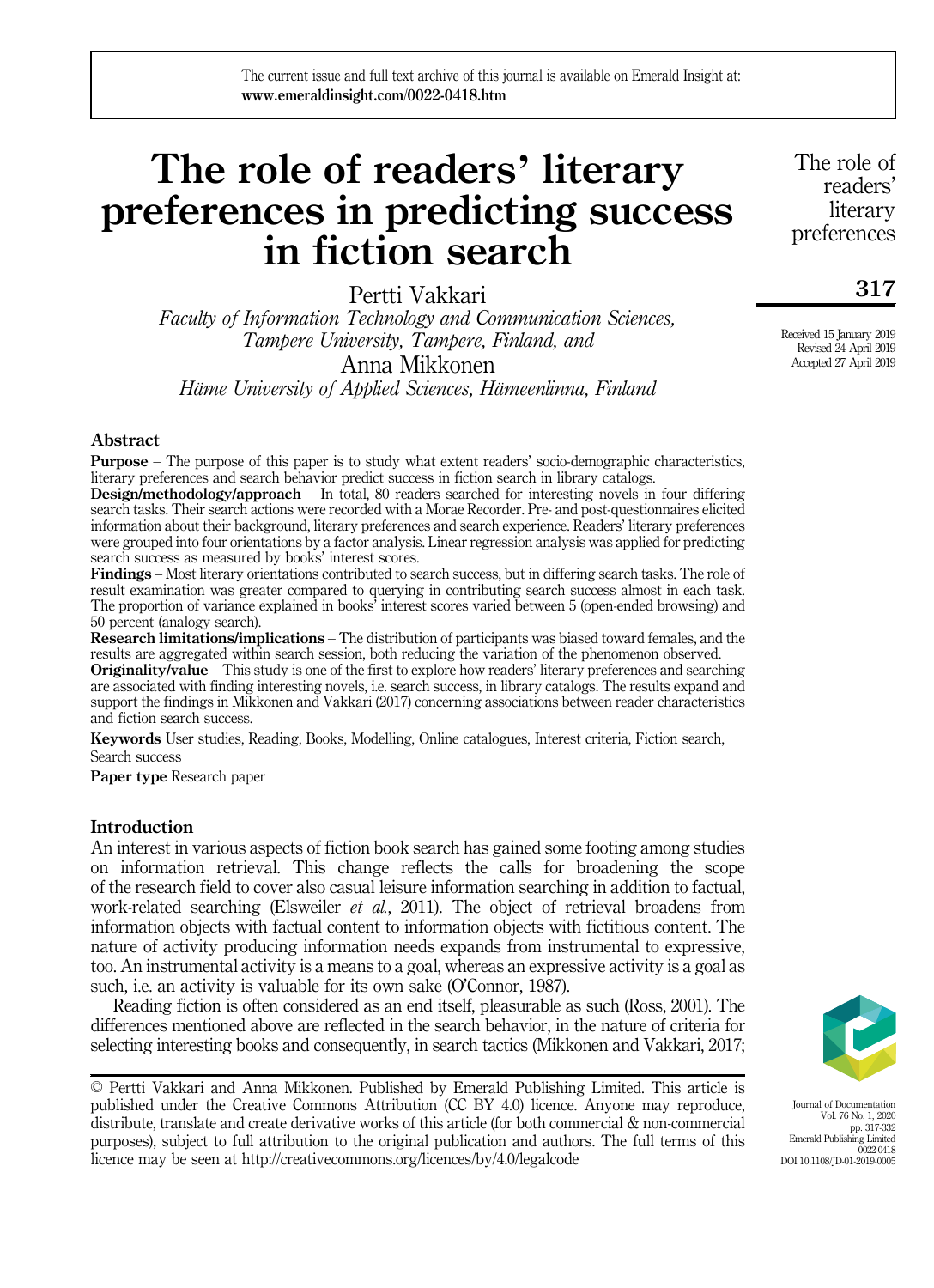Pejtersen, 1989; Ross, 2001; Vakkari and Pöntinen, 2015). While topicality is considered typically the major criterion for retrieval effectiveness (Schamber, 1994), it is a poor indicator of success in fiction search compared to other characteristics of novels like genre, plot or literary style (Mikkonen and Vakkari, 2016b; Pejtersen, 1989; Ross, 2001; Vakkari and Pöntinen, 2015). The major search scenarios differ also between fiction and non-fiction searching (Mikkonen and Vakkari, 2016a; Pejtersen, 1989; Ross, 2001).

The studies on fiction search have dealt with visualization techniques for book search (Thudt et al., 2012), readers' means of accessing fiction in the public library (Mikkonen and Vakkari 2012; Saarinen and Vakkari, 2013) or in bookshops (Buchanan and McKay, 2011), selecting fiction in library catalogs and other sources (Mikkonen and Vakkari, 2016a; Pejtersen, 1989; Vakkari and Pöntinen, 2015; Tang et al., 2014), relevance and interest criteria in selecting fiction (Koolen et al., 2015; Mikkonen and Vakkari, 2016b) and reader characteristics and fiction searching (Mikkonen and Vakkari, 2017).

Studies on fiction book search do not typically differentiate between readers' literary preferences as factors, which may influence search behavior (Mikkonen and Vakkari, 2017). As topicality is not a valid indicator for search success (Mikkonen and Vakkari, 2016b; Pejtersen, 1989; Vakkari and Pöntinen, 2015), it is essential to find out which characteristics of literature readers prefer when looking for and selecting interesting novels. There are only a few studies exploring readers' literary preferences and search behavior in electronic (Mikkonen and Vakkari 2017) and traditional (Ross, 2001; Saarinen and Vakkari, 2013; Spiller, 1980) library environment. There is a lack of studies about how literary preferences are associated with fiction search behavior. It is likely, however, that readers with differing interest profiles differ also in their search tactics, interest criteria for selecting novels (Mikkonen and Vakkari, 2017; Pejtersen, 1989; Saarinen and Vakkari, 2013), and consequently search success. If we can better reveal readers' interest profiles and their associations to search behavior, we might be able to better serve their attempts to find good reads.

We have studied earlier various aspects of fiction book search in library catalogs including how readers' literary preferences relate to the patterns of fiction search. Literary preferences were divided into two categories and search behavior was analyzed variable by variable in these two categories (Mikkonen and Vakkari, 2017). The study at hand uses the same data set. It enriches our earlier findings by clustering readers' literary preferences into four categories and by showing by linear regression analysis to what extent each literary preference and other factors in the models predict separate and jointly search success. Our contribution consists of providing a richer categorization of literary preferences and multivariate models including literary preferences and other factors predicting fiction search success. Information about the differences in readers' preferences and consequent differences in search behavior could be used in developing tools in library catalogs to better support varying reader groups to find novels to read.

The aim of this study is to explore how readers' literary preferences are associated with fiction search behavior in library catalogs. In particular, the aim is to analyze to what extent readers' socio-demographic background, literary preferences and search behavior predict the success of finding interesting novels for various search scenarios in library catalogs.

# Related research

Two types of studies are relevant in this context. Studies on reader characteristics, literary preferences, in particular shed light on features, which may be associated to fiction search. Studies on searching novels in library catalogs and libraries provide results on fiction search and selection patterns for backing this study.

JD 76,1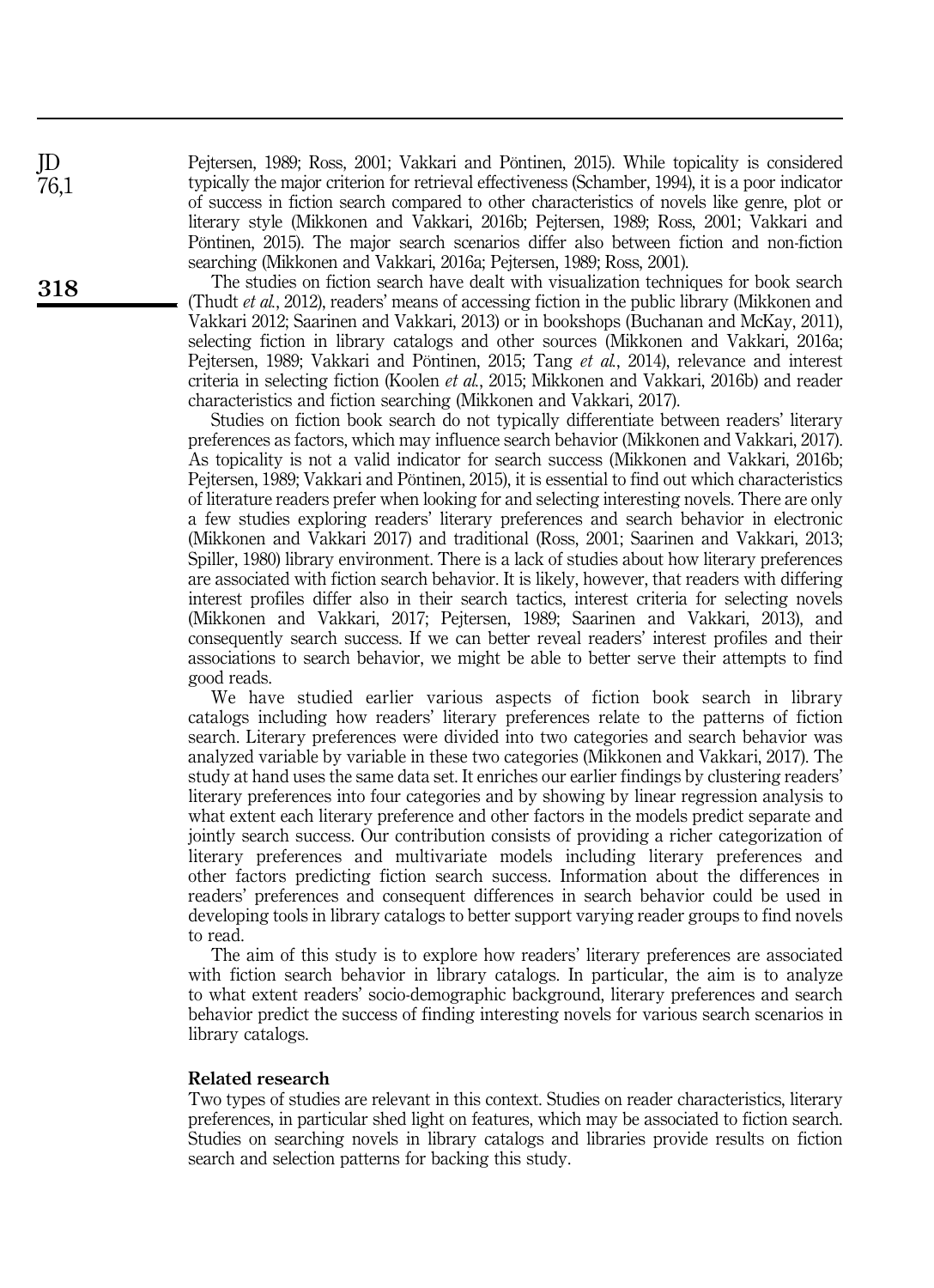# Reader characteristics

Characteristics that affect the tendency to read fiction have been identified in several studies. It has been shown that readers' gender, age and educational levels are associated with the tendency of reading fiction books. Women read fiction more frequently and also more varied types of books than men (Ross, 2001; Stockmans, 2003). Studies also show that reading fiction decreases by age (Ross *et al.*, 2006), while it increases by the increasing level of education (Kraaykamp and Dijkstra, 1999; Ross et al., 2006). An increase in educational level is typically associated with the type of book genres read (Kraaykamp and Dijkstra, 1999; Ross *et al.*, 2006). A Dutch survey showed that the complexity and prestige of books read increased as readers' educational level increased (Kraaykamp and Dijkstra, 1999). Complexity meant that books were demanding to read and that reading required literary prior knowledge. Prestige referred to canonized books with high literary value. Complexity and prestige were assessed by literary experts. The authors concluded that education both socializes to and provides means in reading complex literary works.

Some studies touch upon the readers' varying reading preferences, i.e. what is expected from reading (Miesen, 2003). These include fulfillment of affective needs like enjoyment and entertainment as well as utilitarian outcomes such as reading fiction for learning and practical knowledge (Miesen, 2003; Ross, 2001; Usherwood and Toyne, 2002). Miesen (2003) studied adults' reading motives with a questionnaire measuring behavioral beliefs toward literary reading. The study revealed five major factors of motives for fiction reading: affect – enjoyment, utility – intellectual development, utility – broadening one's horizon, prestige – self-cohesion and relief from boredom.

Saarinen and Vakkari (2013) categorized readers into three types based on their reading motives and types of novels read. Escapists were seeking relaxation and distraction from daily routines from pleasure reading. They identified themselves with the characters and the plot of the novel. They typically read literature belonging to genres like thrillers or romances. Esthetes read high standard novels observing language use and aspects of narration with the aim of developing themselves and receiving new experiences and views. Realists expected from novels realism and credible descriptions of everyday life or development of a subject. Their motivation to read was learning new things and also relaxation with lighter reading than non-fiction. When browsing for finding good books escapists leaned on library's genre classification and the shelves of returned novels, while esthetes and realists browsed shelves of new books in addition to shelves of returned books.

#### Searching fiction in library catalogs

Searching fiction. When readers looked for good novels without clear goals in an online catalogue, effort invested in examining result lists and book metadata was positively associated with finding interesting novels, whereas effort in querying had no bearing on it (Oksanen and Vakkari, 2012).

Mikkonen and Vakkari (2016a) found out that users needed more queries, more search moves and opened more book pages to find equally interesting books in a traditional library catalog compared to an enriched library catalogue.

Based on a pattern of questions concerning reading preferences of fiction, Mikkonen and Vakkari (2017) clustered readers into aesthetes and entertainers. The former preferred artistic and esthetic pleasures of reading, whereas the latter enjoyed escape and comfort provided by reading. The search patterns of these two groups differed somewhat in various search scenarios. In known author search and in open-ended browsing for good novels, esthetes devoted time for browsing SERPs and then clicked a few book pages to find interesting novels, whereas entertained readers clicked several items on SERPs to find a good book.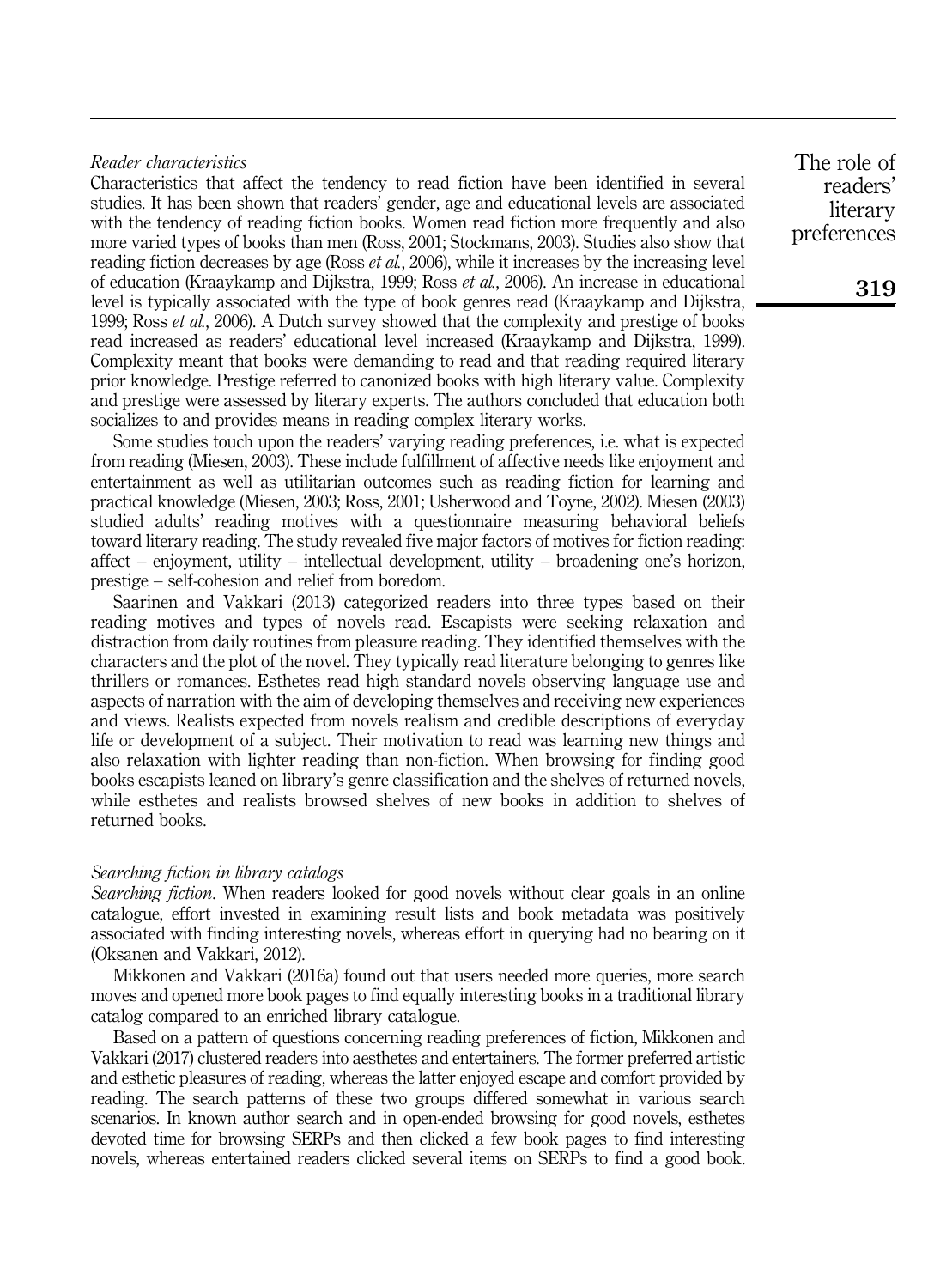The authors concluded that esthetes were able to infer from the result list, which books could be of interest, whereas entertained readers made the decision more by trial and error by clicking several items. The authors suggest that this difference is due to readers varying literary knowledge. In the search by analogy (i.e. similarly interesting novels), there were no differences in search patterns between the groups. Both groups made several SERP visits and opened many book pages for finding interesting books.

Selecting fiction. It is evident that selecting fiction differs from selecting non-fiction. Studies on relevance show, that topicality, what the document is about, is the major criterion in selecting non-fiction (Schamber, 1994). The topic of a novel plays a minor part in selecting fiction. Readers typically select novels of the authors they know. If they have no author in mind, they focus on the genre, plot, setting, characters or literary style of a novel (Mikkonen and Vakkari, 2016b; Pejtersen, 1989; Ross, 2001; Saarinen and Vakkari, 2013). The substitutability of books differs considerably between fiction and non-fiction, too. Topicality restricts the section of non-fiction to certain items, whereas a novel can be of any theme if the major criterion like genre or literary style is appropriate.

By interviewing 500 library users in the UK, Spiller (1980) found that 54 percent searched for novels by title or author's name, and the rest 46 percent by browsing in the library. Almost 78 percent of fiction searches were carried out by combining known author or known title search with browsing.

Based on a survey of the adult population in Finland, Mikkonen and Vakkari (2012) analyzed readers' methods of accessing fiction books in public libraries. The most common method was known book or author search, which was used often by 57 percent of the respondents. It was followed by browsing the shelves (29 percent) and skimming the returned loans (27 percent).

Pöntinen and Vakkari (2013) studied how readers explore metadata in book pages when selecting fiction in two library catalogues. They analyzed eye-movements of 30 participants selecting fiction for four search tasks. They found out, that although participants devoted most attention in book pages to content description and keywords, these had no bearing on selecting an interesting novel. Author and title information received less attention but were significant predictors of selection.

In all, readers search and select fiction in libraries either by searching known titles or known authors, or by browsing, when they do not have a particular author or title in mind (Mikkonen and Vakkari, 2012; Pejtersen, 1989; Spiller, 1980). Most searches are based on known author or title, while browsing for interesting novels occurs more rarely (Mikkonen and Vakkari, 2012; Ross, 2001; Spiller, 1980). When selecting fiction in catalogs, readers devote more attention to SERP and book pages instead of querying for finding interesting books (Oksanen and Vakkari, 2012). Readers' increasing educational level enhances their literary knowledge, which seems to be associated with their ability to identify interesting authors and titles, and thus, search tactics (Kraaykamp and Dijkstra, 1999; Mikkonen and Vakkari, 2017; Ross, 2001; Saarinen and Vakkari, 2013).

#### Research design

The study seeks to answer to the question to what extent readers' socio-demographic background, literary preferences, search actions, the characteristics of search tasks and catalog type predict search success as measured by books' interest scores.

#### **Participants**

In total, 80 participants with fiction reading interest were recruited in public libraries and reading circles. The snowball method and newspaper advertisement were used. Participants were randomized into two groups. Half of the participants completed five search tasks in a

320

JD 76,1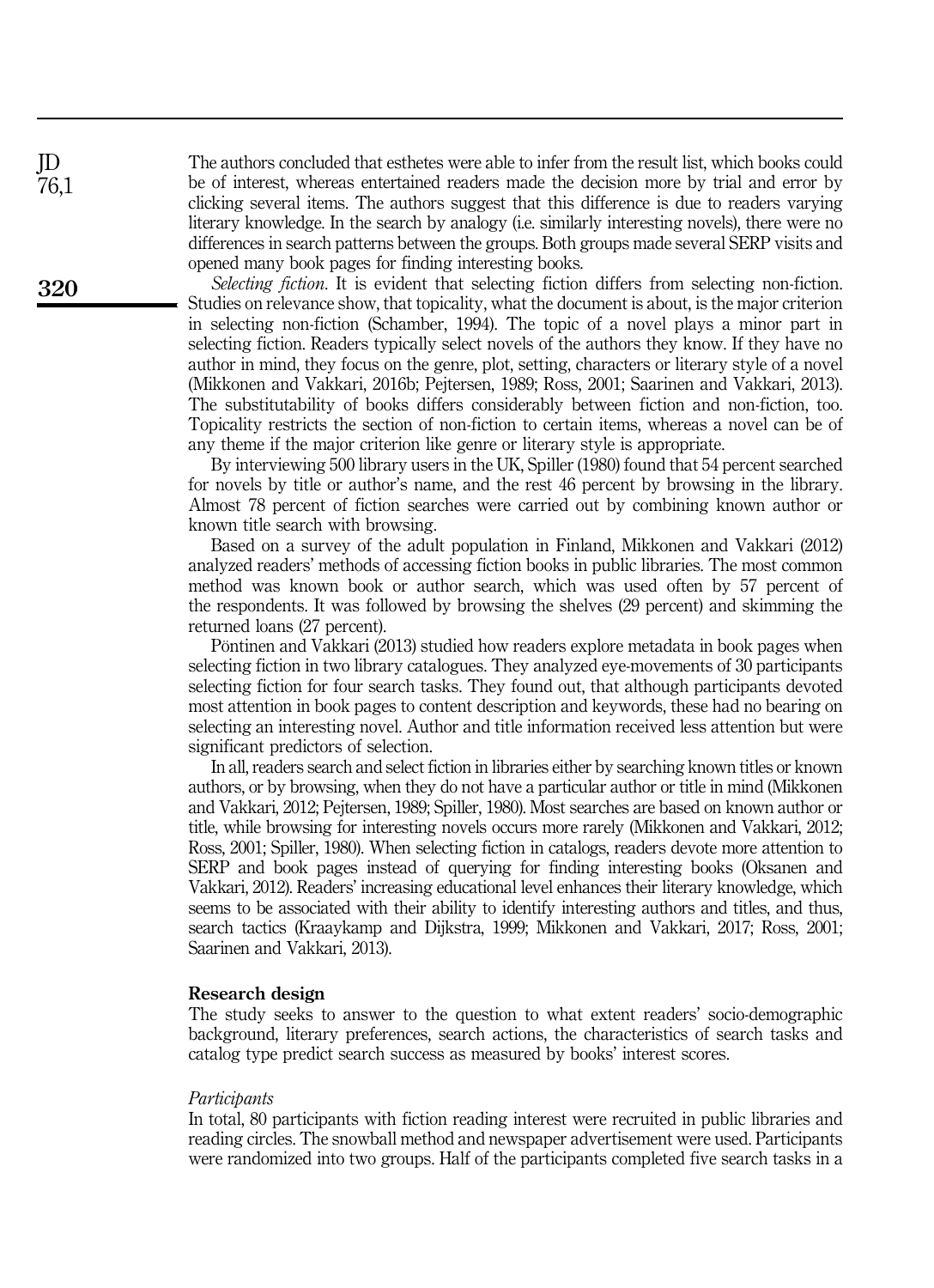typical public library catalog "Sata," while the other half used "Sampo," a catalog designed for fiction search. In total, 18 percent of the participants were male, and 82 percent female. The age distribution varied from 20 to 80 years. 18 of the participants had a middle level education, while 82 percent has a high-level education. In order to increase the variance of educational level, it was divided into four classes in this study.

#### Search tasks

Four search tasks were designed simulating typical situations in selecting fiction in public libraries (Goodall, 1989; Pejtersen, 1989; Ross, 2001; Spiller, 1980). For the search tasks, the participants could use only the assigned catalog for finding books:

- Known author search: "A friend recommends you to familiarize yourself with the novels of Olli Jalonen. Find Olli Jalonen's novels and choose two novels which are of interest to you."
- Topical search: "Find three novels of interest about upper class life in the  $19^{th}$  century."
- Open-ended browsing: "Find three novels that interest you which you would like to read."
- Search by analogy: "Mention one novel that you have read and found interesting recently. Now search for three novels that you would consider similarly interesting as the one you mentioned."

The first task was author search, which is the most common method of searching for novels in public libraries (Goodall, 1989; Mikkonen and Vakkari, 2012; Spiller, 1980). Hints from friends and relatives are important sources of book information (Ross, 2001). We used this idea for framing this task. The second task was a topical search, where the reader wishes to find a novel on a particular theme. This method was identified in Pejtersen (1989). The aim of the third task was to generate browsing, which is a popular method of choosing fiction (Goodall, 1989; Mikkonen and Vakkari, 2012; Spiller, 1980). The fourth task simulates a situation when a reader seeks to find a novel, which resembles an appealing one read earlier. This kind search by analogy is common among readers (Ross *et al.*, 2006).

## **Catalogs**

Kirjasampo (Sampo) is an enriched online service for fiction literature, and Satakirjastot (Sata) is a traditional online public library system. Both are real systems in use.

Sampo is a fiction literature portal based on principles of the semantic web. In addition to bibliographic information about the books, also content and context information is indexed in the database. It employs functional content-centered indexing, ontological vocabularies and the networked data model of linked data (Hypén and Mäkelä, 2011). The Finnish fiction ontology Kaunokki is used for indexing the works in the database (Saarti and Hypén, 2010).

Sampo has two basic functionalities, searching and browsing. Searching includes the possibility of using text or cover image queries. Users may also utilize book recommendations at the main page or select books through fellow users' bookshelves. As a result of text querying, a list of categories "author, person or other actor," and various "genres" like novels, short stories or cartoons are provided. After having clicked a category, the user is provided with brief information about the book including the title, cover image and a few keywords. By clicking a book title the user is transferred to the information page of the book, which includes the following metadata: author, title, keywords from facets, genre, theme, figures, time and place and other keywords, a content description of the story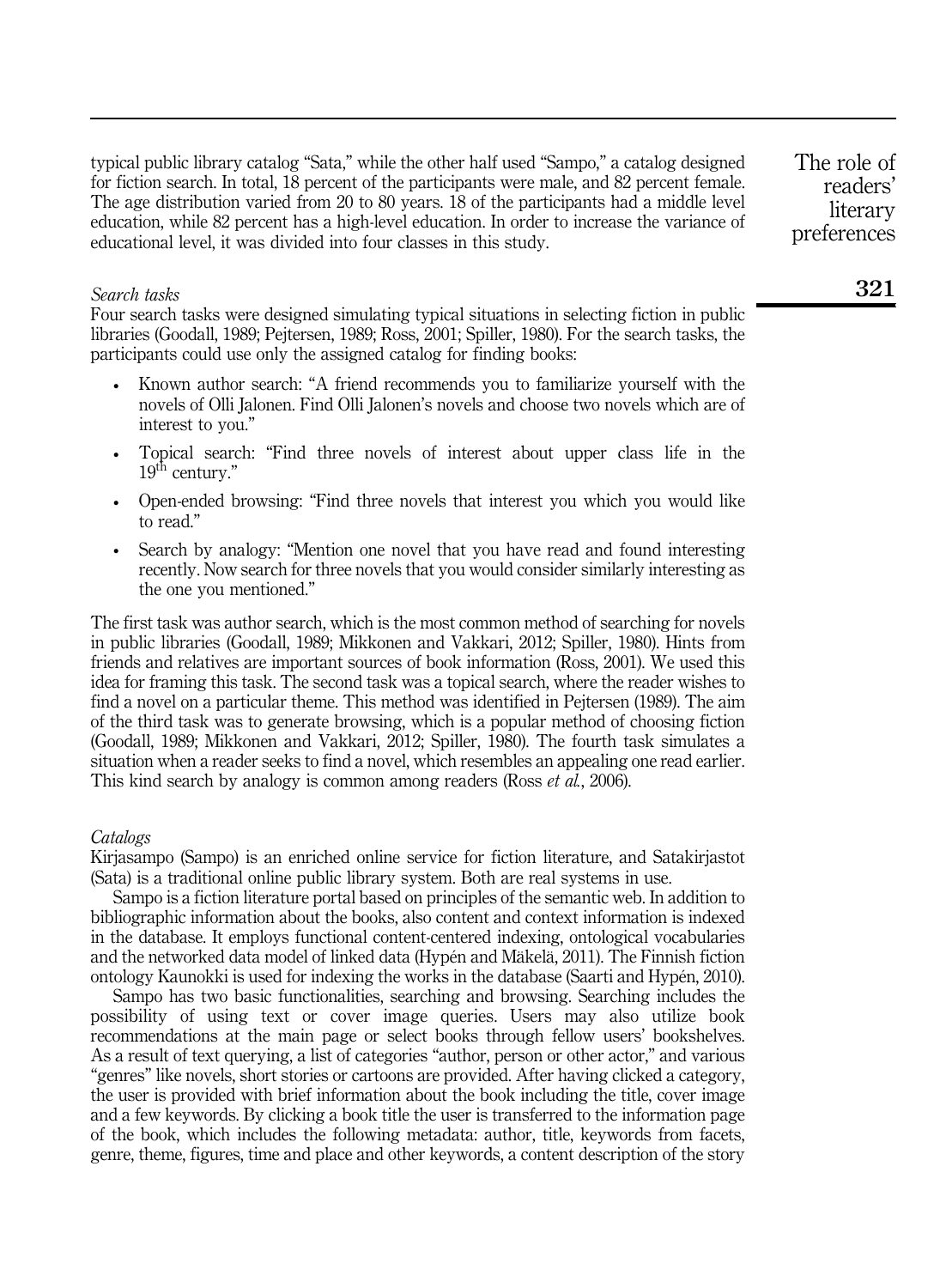(typically from the back of the book), a sample text passage, publication data, cover image, possible presentation by other readers and "see also" recommendations.

The browsing interface provides the user with a possibility to wander through the context of a work and through it to other works. Besides allowing one to walk the semantic network through the actors, books and keywords, the interface also provides recommendations, which automatically locate interesting semantically related content related to the viewed work (Hypén and Mäkelä, 2011).

Sata is a traditional public library online catalog providing users with quick search, advanced search and a browsing option. Searching starts with querying. In quick search users key in search terms in a textbox, whereas in advanced search in addition to that they may limit the search by the type of literature (fiction – non-fiction), author, title, keywords or other bibliographic information.

The result list is organized by material type like books or CDs. In the list, the user should click the link "book" in order to explore the list of books retrieved. The list includes the following metadata from each book: author, title, material type, publication year and library class. A click on a book title leads to the book page containing metadata title, author, publication data and keywords from the fiction thesaurus Kaunokki. The upper right corner includes more recent books, a cover image and a link to the content description of the story.

In Sampo, users may end up on a book page without querying, e.g. by browsing via links, whereas in Sata one query is a minimum requirement for accessing a book page. In general, book pages in Sampo include more information about the books compared to Sata. The characteristics of both catalogs are presented in Table I.

#### Experimental procedure

The experimental setting was pre-tested with one participant to gain information on the duration of the test as a whole and to see if the instructions were unambiguous enough.

The search logs were saved with a Morae Recorder. It captures audio, video and on-screen activity during a research session. Variables measuring the search actions were manually calculated from on-screen activity after conducting the user tests. The audio was used in analyzing and classifying participants' search queries.

In the tasks, the participants were asked to search for novels that were of interest to them. "Known author task" functioned as a training task at the beginning of the experiment. The time for completing the tasks was not limited. Latin square rotation was used with the tasks. During the experiment, the researcher was present to help in case technical problems occurred.

| Characteristics        | Sampo                                                                        | Sata                |
|------------------------|------------------------------------------------------------------------------|---------------------|
| Searching              |                                                                              |                     |
| Quick search           | Yes                                                                          | Yes                 |
| Advanced search        | No                                                                           | Yes                 |
| Image search           | <b>Yes</b>                                                                   | No                  |
| <b>Browsing</b>        | Yes                                                                          | Yes, after querying |
| Book page in-formation |                                                                              |                     |
| Author, title          | Yes, always                                                                  | Yes, always         |
| Keywords               | Yes, often                                                                   | Yes, often          |
| Content description    | Yes, often                                                                   | Yes, seldom         |
| Publication data       | Yes, always                                                                  | Yes, always         |
| Cover image            | Yes, often                                                                   | Yes, seldom         |
| Other                  | Bookshelves, tip of the day, literary news, book reviews,<br>recommendations | Library class       |

322

JD 76,1

#### Table I. The major

characteristics of catalogs Sampo and Sata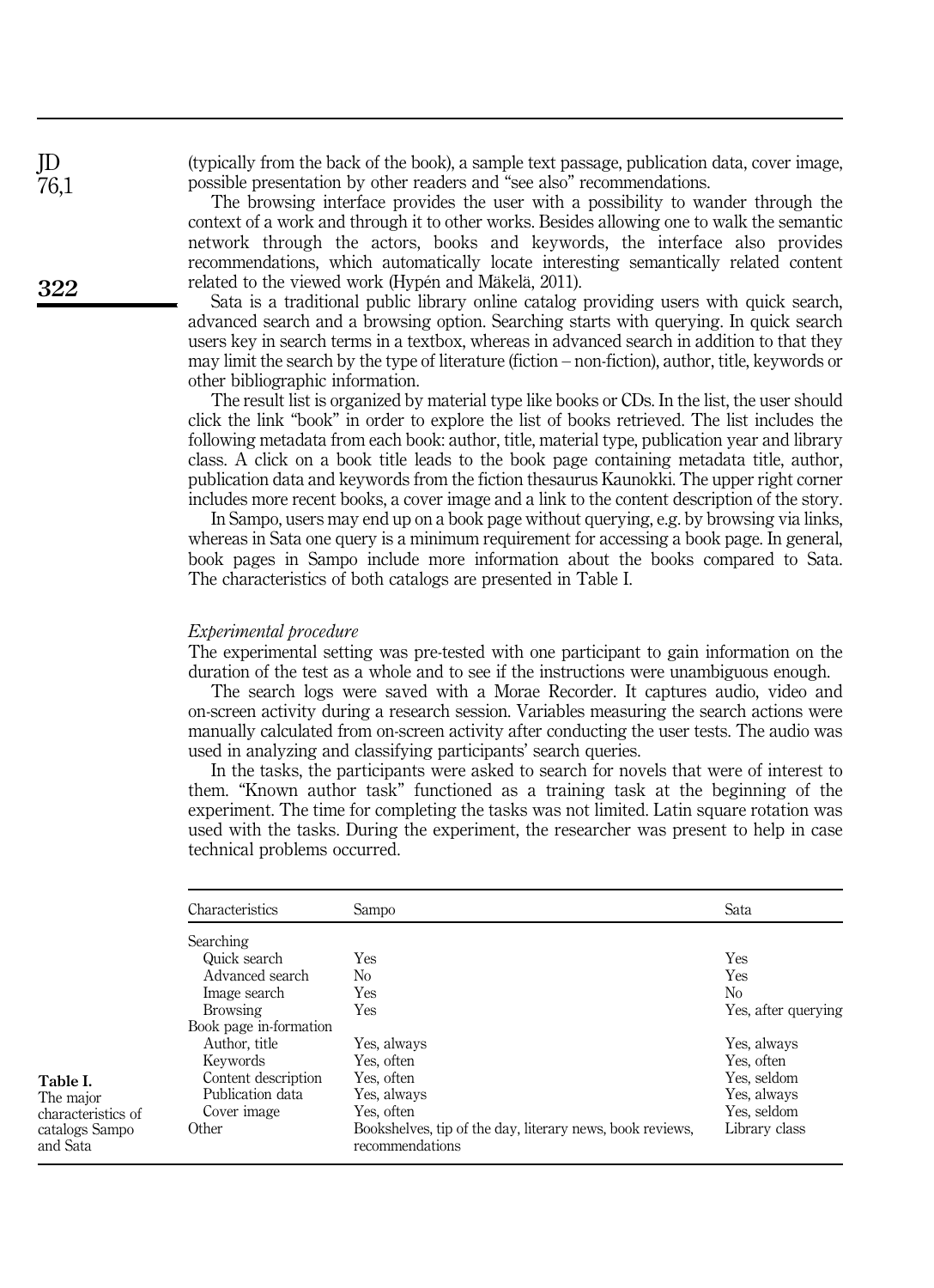Based on Miesen (2003) and Saarinen and Vakkari (2013), a pre-questionnaire was designed, which measured participants' socio-demographic characteristics and literary preferences. Literary preference refers to the characteristics of novels, which are appealing to the readers (Miesen, 2003). In the post-task questionnaire, participants were asked to rank the novels found according to how much they were of interest to them. They also rated on a four-point scale to what extent they know the production of the author in author search (very well – not at all), and how difficult they perceived each search task (very difficult – very easy).

# Measures

When selecting novels, readers refer to characteristics other than topicality like genre, plot or literary style, which are appealing or of interest to them (Mikkonen and Vakkari, 2016b; Pejtersen, 1989; Ross, 2001; Saarinen and Vakkari, 2013). Therefore, the success of search tasks was measured by the books' interest grading by the participants. They were asked to indicate on a three-point scale how interesting they perceived the novel. The grading was "very interesting" (3), "somewhat interesting" (2) and "little interesting" (1). If the no interesting novel was found, the scoring was 0. The sum of interest scores for each task were calculated. Although the measurement level of this variable is ordinal, we treat it more like an interval level variable. This decision makes the analyses more economic by reducing the number of operations needed for producing the results. However, we do not assume that the intervals within the variable are equal. The study variables are listed in the following list:

- (1) Socio-demographic factors:
	- Gender, Age, Educational Level.
- (2) Book preferences:
	- four literary orientations; and
	- the number of fiction books read per year.
- (3) Search actions:
	- the number of search moves:
	- the number of queries:
	- the number of SERP visits:
	- the number of opened book pages;
	- the number of pivot browsing actions;
	- query time;
	- dwell time on SERP; and
	- dwell time on book pages.
- (4) The characteristics of search tasks:
	- the perceived difficulty of a search task;
	- familiarity with author's production (Author search); and
	- topic familiarity (Topical search).
- (5) Catalog type:
	- Sata/Sampo.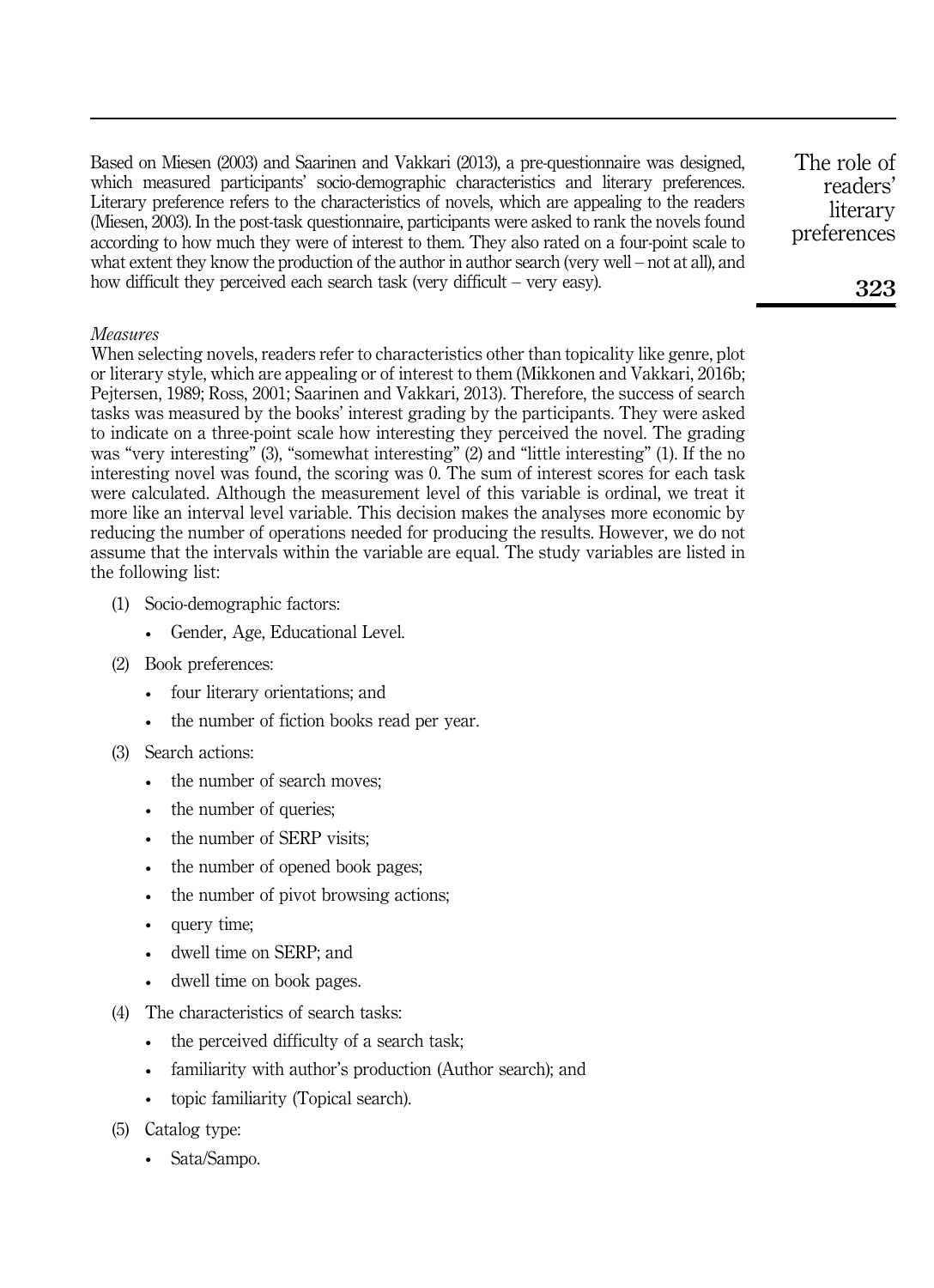- (6) Search success:
	- The sum of book's interest scores per task.

A search move is a basic action that advances search process (Bates, 1979). Pivot browsing consists of search moves which re-orientate browsing to follow features such as virtual bookshelves, a tag cloud, a cover image carousel and recommendations.

Our earlier studies (Mikkonen and Vakkari, 2017) showed that readers' search success in both catalogues did not differ. Due to the limited number of participants, data from both catalogs were merged when the regression analysis indicated that the catalog type did not have an effect on search success. The number of cases varied somewhat in the analyses either due to missing information in certain variables or due to removed outliers.

#### Reader groups

Participants' literary preferences were measured by a pattern of questions, which was based on Miesen (2003) and Saarinen and Vakkari (2013). The questions measured by a four-point scale how important (very important – not at all important) participants considered 12 characteristics of novels. A factor analysis was applied for distinguishing reader groups with differing literary preferences. The number of factors was selected based on their theoretical significance and the clarity of conceptual meaning (Hair et al., 2010). A principal component analysis with varimax rotation was used. Factors with an eigenvalue of at least one were extracted.

The four factors solution explains 70.8 percent of the total variance of constituent variables. The first factor covers 29.2 percent of the total variance. The highest loadings of characteristics refer to a preference to classical novels with history orientation by authors like Bronte or Tolstoy (Table II). They typically include a surprising plot, rich characterization of protagonists, detailed presentation of novel's setting, which is combined with original writing style that may challenge the readers. The first factor reflects the preference to classic novels. It is called classic orientation.

The second factor explains 16.0 percent of the total variation of variables. The highest loadings refer to novels, which influence strongly both readers' feelings and thoughts by skillful language use. Note also that novels that challenge readers have medium high loading and entertaining novels have a negative loading in this factor. This factor reflects artistic enjoyment, and it can be called esthetic orientation.

The third factor covers 14.4 percent of total variance of variables. The novels that are based on real events and represent reality truthfully load highest in this factor. The factor reflects preference to realistic novels. It can be called realism orientation.

| Literary characteristics    | Factor 1 | Factor 2 | Factor 3 | Factor 4 |
|-----------------------------|----------|----------|----------|----------|
| Based on real events        | 0.002    | $-0.080$ | 0.902    | 0.004    |
| Entertaining                | 0.091    | $-0.321$ | $-0.235$ | 0.816    |
| Skillful and rich language  | 0.176    | 0.801    | $-0.126$ | $-0.240$ |
| Gripping plot               | 0.080    | 0.165    | 0.225    | 0.854    |
| Arouses feelings            | 0.016    | 0.711    | 0.124    | 0.443    |
| Surprising plot             | 0.817    | $-0.031$ | 0.103    | $-0.125$ |
| Rich characters             | 0.601    | 0.302    | $-0.220$ | 0.153    |
| Thought provoking           | 0.294    | 0.821    | 0.049    | $-0.043$ |
| Setting precisely presented | 0.712    | 0.000    | 0.202    | 0.223    |
| Original style              | 0.654    | 0.291    | $-0.115$ | 0.112    |
| Challenges the reader       | 0.651    | 0.461    | 0.058    | $-0.105$ |
| Represent facts             | 0.062    | 0.092    | 0.882    | 0.047    |
| Note: $n = 75$              |          |          |          |          |

Table II. The loadings of factors for literary

preferences

JD 76,1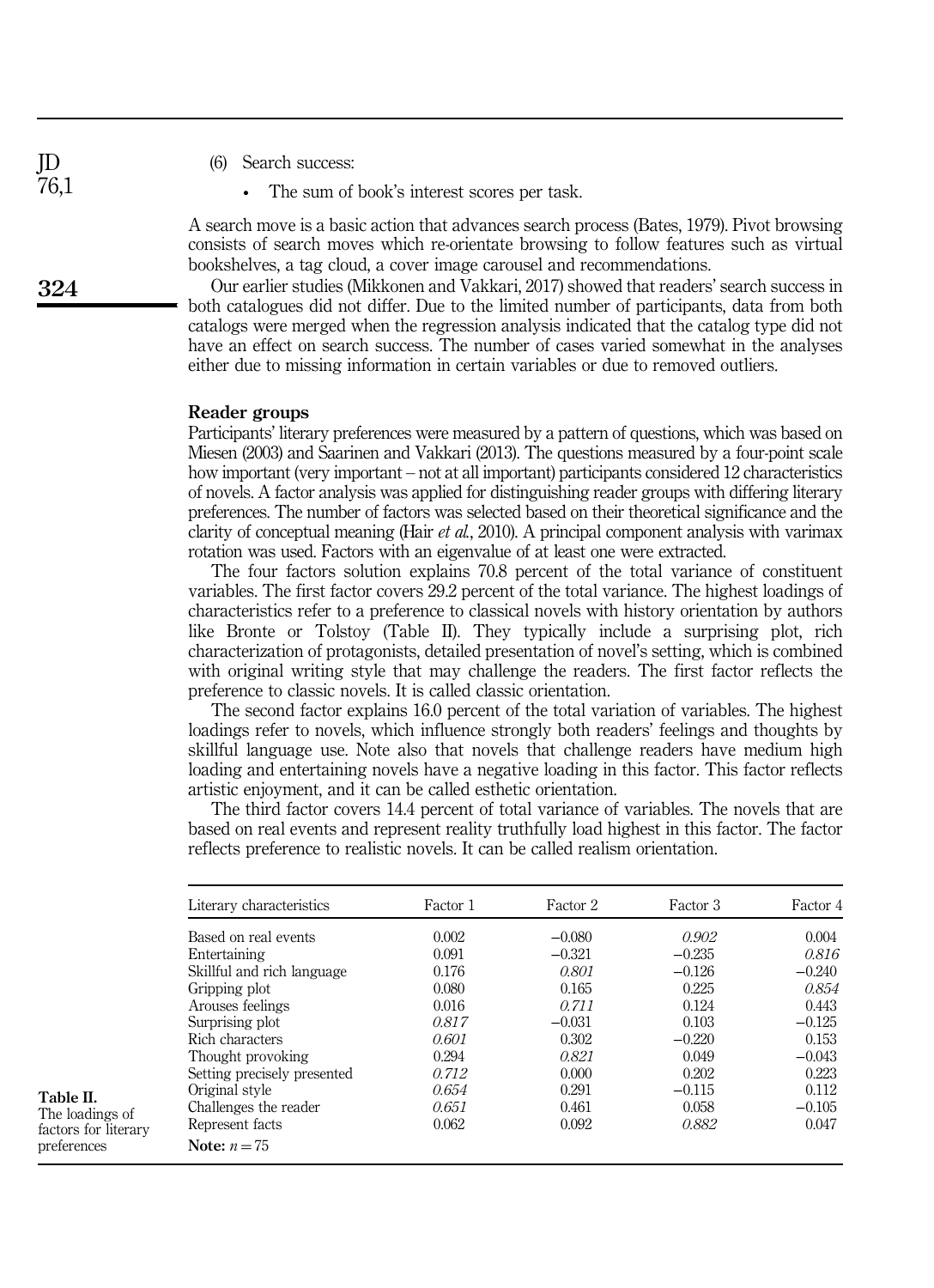The fourth factor explains 11.2 percent of the variation of variables. The highest loadings refer to novels, which are entertaining and have a gripping plot. Also novels, which arose feelings have a medium high loading. This factor reflects preference to novels with immersion power. It is called immersion orientation.

The analysis revealed four literary preferences, which were classic, esthetic, realism and immersion orientation toward novels. For elaborating the results, factor scores of these four factors were calculated for each respondent. The factor scores indicate to which extent the factors represent respondents (Hair *et al.*, 2010).

#### Predicting search success

We analyze next which predictors are associated with books' interest scores in each search task. We used linear regression analysis with enter method for selecting significant predictors for the models. In the enter method, all predictors were first included in the model, and non-significant ones were removed based on researcher's reasoning to build conceptually meaningful models (Hair et al., 2010). Linear regression analysis reveals associations only between independent and dependent variables. Therefore, correlation analysis was applied for analyzing the associations between independent variables.

#### Author search

The model for book scores in author search is significant  $(R = 0.63; R^2 = 0.39; \text{adj. } R^2 = 0.35;$  $F = 8.8$ ;  $p = 0.000$ ) consisting of five variables (Table III). The model explains 35 percent of the variation in the book scores. The model is a combination of readers' search actions, esthetic orientation and familiarity with the author's production.

The stronger the readers' esthetic orientation, the more they know about the author's production, the less search moves they make, the more SERP they visit and the shorter the dwell time in opened book pages, the more interesting books they found.

We can hypothesize that readers with strong esthetic orientation possess literary knowledge, which implies that they also are to a certain extent familiar with the novels by the author, which was the target of the search (Kraaykamp and Dijkstra, 1999; Mikkonen and Vakkari, 2017). These qualities help readers to identify interesting items among the authors' novels. This ability in its turn decreases the number of search moves, which, however, focus on frequent visits on SERP, but which require short dwell times on opened book pages for identifying an interesting novel. It seems that esthetic orientation with knowledge of authors leads readers to browse SERP for identifying a few potentially interesting titles, which they click and select an interesting one by a short visit to the book page.

We validated the previous hypothesizing by checking the data. Esthetic orientation was positively associated with readers' knowledge of author's production  $(r = 0.23^*)$ , which is negatively correlated with the number of search moves ( $r = -0.32$ \*\*), with the number of visited SERP  $(r = -0.31^{**})$  and dwell time on book pages  $(r = -0.23^{*})$ . It seems that esthetic orientation increased the knowledge about authors, which in its turn decreased readers'

| Predictors                                                                                                          |           |
|---------------------------------------------------------------------------------------------------------------------|-----------|
| Search moves                                                                                                        | $-0.50**$ |
| <b>SERP</b> visits                                                                                                  | $0.37*$   |
| Dwell time on book pages                                                                                            | $-0.21*$  |
| Esthetic orientation                                                                                                | $0.24*$   |
| Knowledge of author's production                                                                                    | $0.28**$  |
| <b>Notes:</b> $n = 75$ . $\frac{k}{b} < 0.05$ ; $\frac{k}{b} < 0.01$ ; $\frac{k}{b} < 0.001$ ; $\frac{k}{b} < 0.10$ |           |

readers' literary preferences

The role of

325

Table III. A model for book scores in author search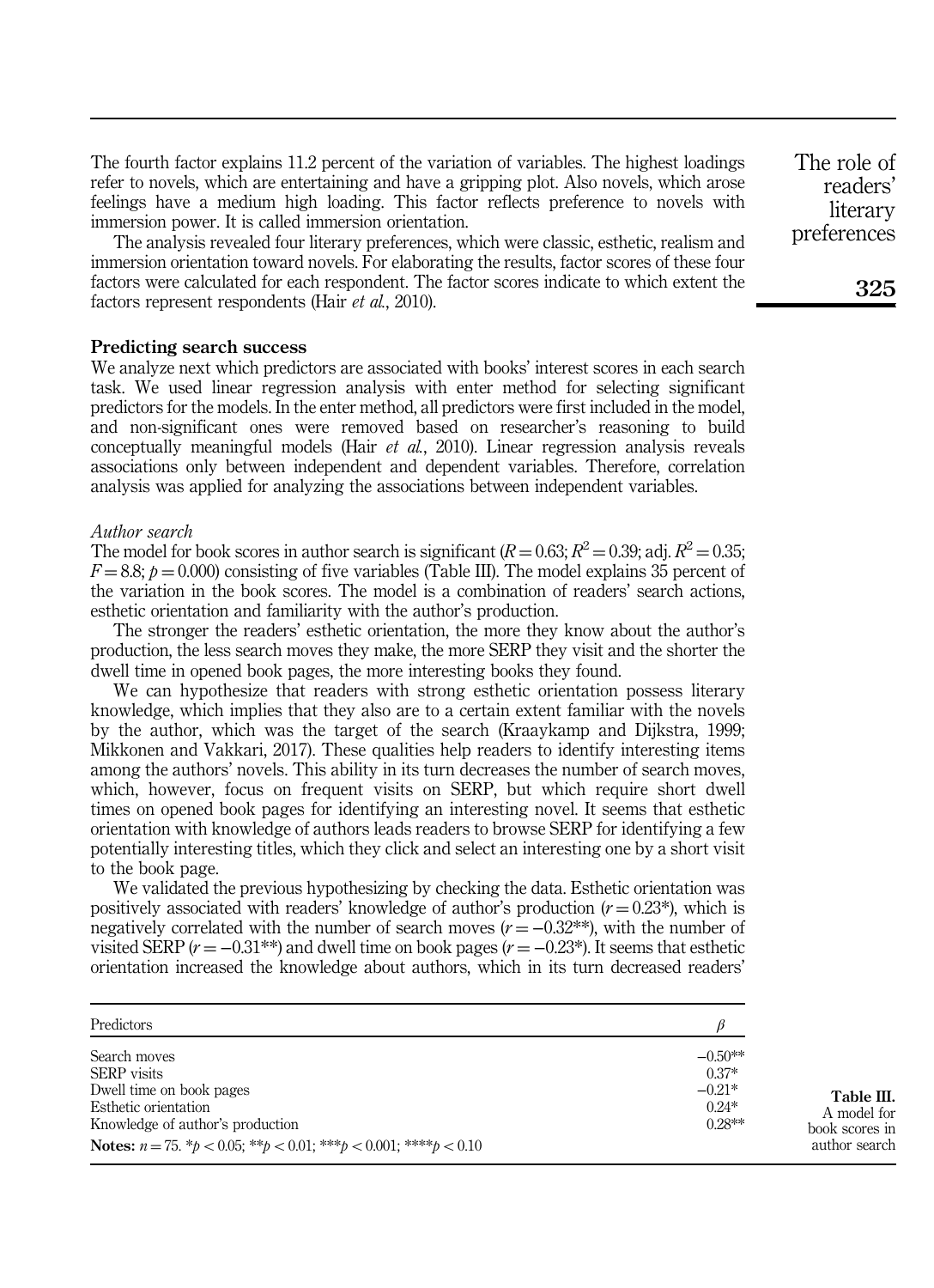search effort for recognizing interesting items among a known author's production. In addition, books' interest scores correlated positively with both esthetic orientation  $(r = 0.34^{**})$  and knowledge of author's production  $(r = 0.41^{***})$ . Thus, esthetically oriented readers are familiar with authors' production, and they tend to find good reads likely regardless of the system they use.

#### Topical search

The model is significant  $(R = 0.47; R^2 = 0.22;$  adj.  $R^2 = 0.17; F = 4.9; p = 0.002$ . It covers 17 percent of the variation in books scores. The model consists of four variables representing search actions, literary preferences, familiarity with the topic and the perceived difficulty of search task (Table IV). The stronger readers' classic orientation toward novels, and the greater their familiarity with the topic, and the easier the search task was perceived, and the longer time spent on SERP, the more interesting novels were found. Interestingly, only one of the four predictors represents search actions, while the rest three represent either the characteristics of the searcher or search task.

In this task, we may also conjecture that readers' literary orientation – classic one – increases familiarity with the search topic, "upper class life in 19th century." Readers interested in classic novels are likely familiar with several established authors dealing with upper class life in nineteenth century such as Tolstoy, James or Eliot. Familiarity with the authors of the topic evidently helps readers to recall and identify pertinent authors and thus makes the task easier. Logically, this all should decrease the dwell time on SERP for identifying matching authors.

A check in data showed that orientation toward classic novels was associated neither with topical knowledge ( $r = 0.09$ ; ns), nor perceived task difficulty ( $r = -0.02$ ; ns). However, task difficulty decreased significantly by increasing topical knowledge  $(r = -0.36^{***})$ . An increase in topical knowledge decreased somewhat dwell time on SERP  $(r = -0.16; \text{ns})$ , while a decrease in task difficulty significantly decreased dwell time on SERP  $(r = -0.39$ <sup>\*\*\*</sup>). Familiarity with the topic was significantly associated with books' interest scores ( $r = 0.26$ <sup>\*</sup>), while task difficulty was notably ( $r = 0.21$ <sup>\*\*\*\*</sup>) associated with those scores. Thus, classic literary orientation did neither increase readers' familiarity with novels about upper class life in nineteenth century, nor the difficulty of searching for such novels. However, the less difficult the task was perceived, the less time was spent on SERP. In addition, increasing familiarity with the search topic and decreasing task difficulty produced higher interest scores for the books. Task difficulty mediated the effect of topical knowledge in finding interesting novels: partial correlation between topical knowledge and books' interest scores controlling for task difficulty was non-significant ( $r = 0.19$ ) compared to the significant original one  $(r = 0.26^*)$ .

#### Open-ended browsing

The model for open-ended browsing included only one predictor, the perceived difficulty of search task. However, the model was significant ( $R = 0.25$ ;  $R^2 = 0.06$ ; adj.  $R^2 = 0.05$ ;  $F = 4.5$ ;  $p = 0.037$ ) explaining only 5 percent of the variation in book scores. The decreasing difficulty of search task increased the chance of finding interesting novels ( $\beta = -0.25^*$ ).

|                                                              | Predictors                                                                                                          |                                           |
|--------------------------------------------------------------|---------------------------------------------------------------------------------------------------------------------|-------------------------------------------|
| Table IV.<br>A model for book<br>scores in topical<br>search | Dwell time on SERP<br>Classic orientation<br>Topical knowledge<br>Task difficulty<br>Notes: $n = 75$ . * $p < 0.05$ | $0.24*$<br>$0.23*$<br>$0.28*$<br>$-0.26*$ |

326

JD 76,1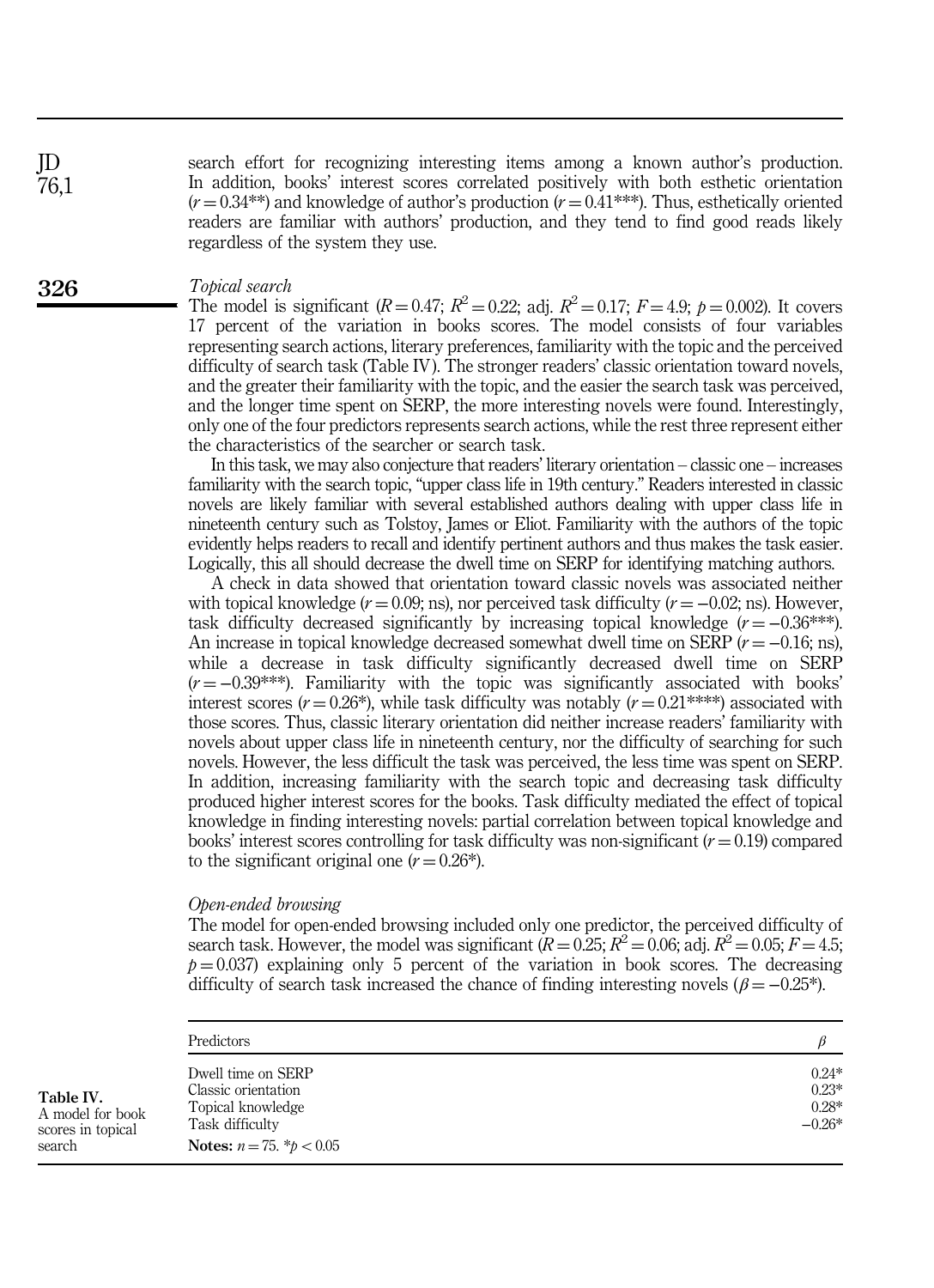One could suspect that open-ended browsing for interesting novels without a clear goal would be more difficult compared to other search tasks, and therefore produce highly scattered searches not associated with interest scores. Empirical evidence, however, did not support this conjecture. The participants did not perceive open-ended browsing more difficult compared to other search tasks as shown by t-tests between those variables. Anyway, readers' search behavior in open-ended browsing for interesting novels was so scattered that there were no patterns linking search actions and books' interest scores.

#### Analogy search

Patterns in analogy search differed between the two catalogs observed. Results concerning the traditional catalog Sata are presented first.

The model for success in analogy search in Sata was significant ( $R = 0.48$ ;  $R^2 = 0.23$ ; adj.  $R^2 = 0.19; F = 5.1; p = 0.012$  consisting of two predictors (Table V) and covering 19 percent of the variation in books' interest scores. Increasing immersion orientation significantly decreased the success in finding interesting novels, while time spent in query formulation somewhat increased search success. Thus, those who favored immersion had difficulties in finding interesting novels that resemble those, which they have read earlier. However, effort invested in querying somewhat increased the change of finding interesting novels.

The model for books' interest scores in analogy search in Sampo was significant  $(R = 0.74; R^2 = 0.55; \text{adj. } R^2 = 0.50; F = 10.2; p = 0.000)$ . It explains 50 percent of the variance in book scores. The model consisted of four predictors representing search actions, readers' education and immersion orientation (Table VI). The lower readers' educational level, and the smaller their immersion orientation, the less pivot browsing actions, but the longer dwell time on SERP, the higher the books' interest scores.

It seems that frequent pivot browsing actions (virtual bookshelves, a tag cloud, a cover image carousel) impaired the changes of finding interesting novels that resemble those read earlier, while increasing dwell time on SERP enhanced the changes of identifying this kind of novels. Also decreasing immersion orientation increased the changes to find interesting novels that match with those one has read earlier.

Inter-correlations between independent variables were not significant. However, decreasing immersion orientation correlated somewhat with increasing dwell time on SERP  $(r = -0.24; p = 0.14)$ . This hints that those not in favor with immersive novels spent more time in SERP, which increased the changes of identifying interesting novels.

| $0.28**$<br>$-0.34*$ | Table V.<br>A model for book<br>scores in analogy<br>search in Sata |
|----------------------|---------------------------------------------------------------------|
|                      |                                                                     |

| Predictors                                                                                                                                                |                                                |                                                                       |
|-----------------------------------------------------------------------------------------------------------------------------------------------------------|------------------------------------------------|-----------------------------------------------------------------------|
| Pivot browsing actions<br>Dwell time on SERP<br>Education<br>Immersion orientation<br><b>Note:</b> $n = 38$ . $\frac{k}{b} < 0.05$ ; $\frac{k}{b} < 0.01$ | $-0.35**$<br>$0.37**$<br>$-0.29*$<br>$-0.45**$ | Table VI.<br>A model for book<br>scores in analogy<br>search in Sampo |
|                                                                                                                                                           |                                                |                                                                       |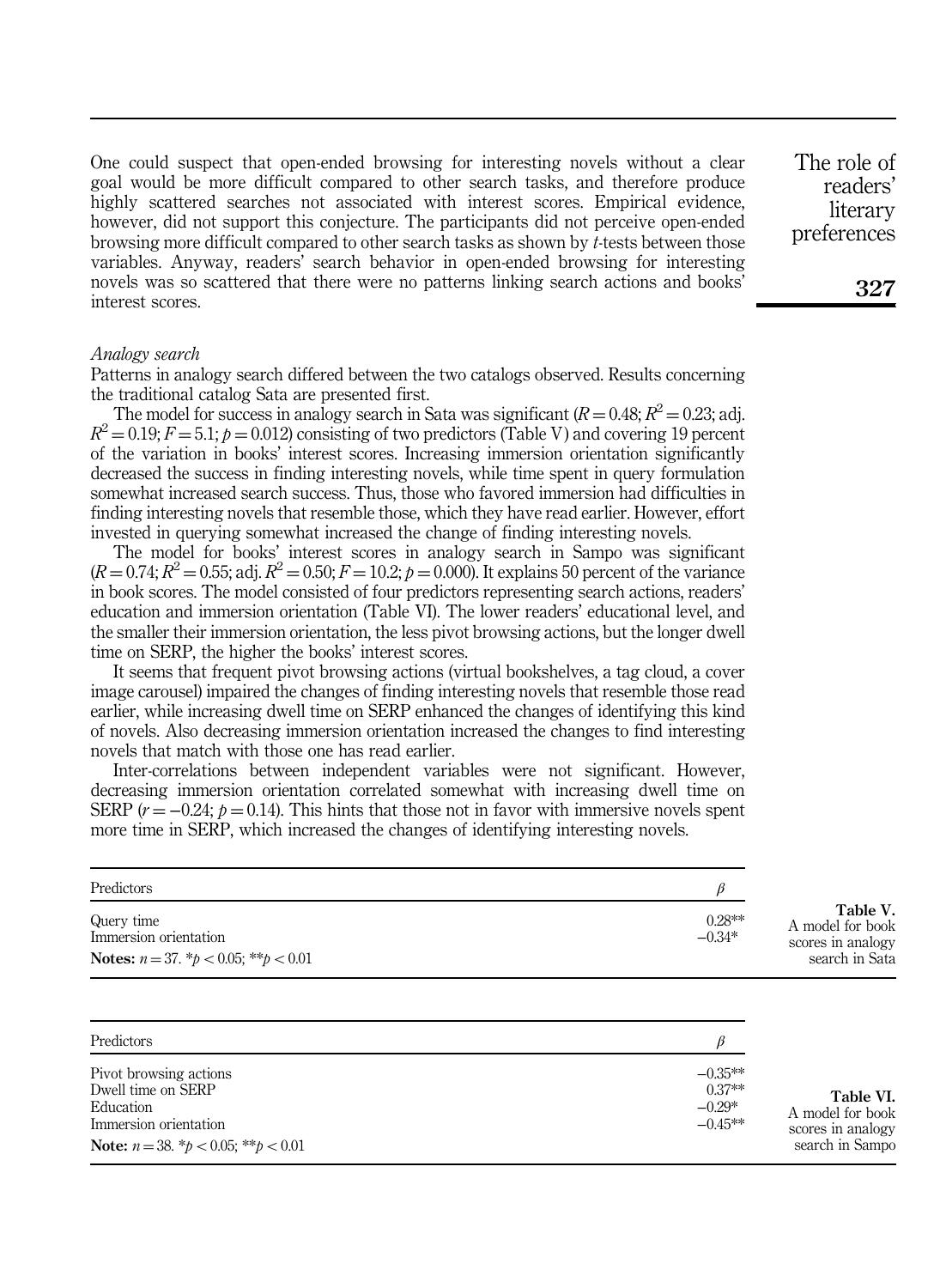#### A summary of models JD

328

76,1

The results show that the pattern of predictors varied greatly by search tasks (Table VII) as did the proportion of explained variance in book scores. Each literary orientation except realism predicted book scores in different search tasks. Esthetic orientation had a positive contribution in author search, and classic orientation in topical search, while immersion orientation had a negative contribution in analogy search. Any orientation did not predict success in open-ended browsing.

Also search actions had a varying effect on book scores across search tasks. Only activities on SERP contributed positively to search success in all tasks except open-ended browsing, while other search actions contributed only in one task each.

Unexpectedly, neither the frequency of reading novels, nor socio-demographic factors did predict book scores. However, educational level was negatively associated with book scores in analogy search in the catalog Sampo. Task difficulty decreased the chances of finding interesting novels, while familiarity with an author's production or with the topic of search, i.e. literary knowledge, increased changes of finding interesting novels.

# **Discussion**

This study is one of the first to explore how readers' literary preferences and searching are associated with finding interesting novels, i.e. search success, in library catalogs. Our results expand and support the findings in Mikkonen and Vakkari (2017) concerning associations between reader characteristics and fiction search success. While Mikkonen and Vakkari (2017) distinguished between esthetes and entertained fiction readers, we categorized readers into four literary orientations: readers with classic orientation, with esthetic orientation, with realism orientation and with immersion orientation. In addition, Mikkonen and Vakkari (2017) focused on search patterns in these two reader groups using univariate, variable by variable analysis, while the study at hand modeled search success by linear regression analysis by including the four literary orientations among predictors in the models. Thus, our results show the role of each literary orientation in predicting search success.

Our results show that all orientations except realism contributed to search success, but each in different search task. The differentiation is plausible, because the search tasks varied a lot from author search to open-ended browsing. Each orientation had a positive effect on book scores in one particular search task except immersion orientation, which had a negative contribution to book scores in one task. Esthetic orientation had a positive effect on books' interest scores in author search as in Mikkonen and Vakkari (2017) and classic orientation in topical search, while immersion orientation contributed negatively to

|                         |                                                                          |                            |                        | Analogy search   |                                             |
|-------------------------|--------------------------------------------------------------------------|----------------------------|------------------------|------------------|---------------------------------------------|
| Predictor type          | Author search                                                            | Topical search             | Open-ended<br>browsing | Sata             | Sampo                                       |
| Search actions          | $-$ Moves, $+$ SERP<br>$-$ Time on book<br>pages                         | $+$ Time on<br><b>SERP</b> |                        | + Query<br>time. | $-$ Pivot br.<br>$+$ Time on<br><b>SERP</b> |
| Literary<br>preferences | $+$ Esthetic                                                             | + Classic                  |                        | -Immersion       | $-$ Immersion                               |
| Difficulty              |                                                                          |                            |                        |                  |                                             |
| Familiarity             | $^{+}$                                                                   | $^{+}$                     |                        |                  |                                             |
| Socio-demogr            |                                                                          |                            |                        |                  | - Education                                 |
| Adj. $R^2$              | 0.35                                                                     | 0.17                       | 0.05                   | 0.19             | 0.50                                        |
|                         | <b>Notes:</b> $-$ , a negative association; $+$ , a positive association |                            |                        |                  |                                             |

Table VII. The summary

of models by search tasks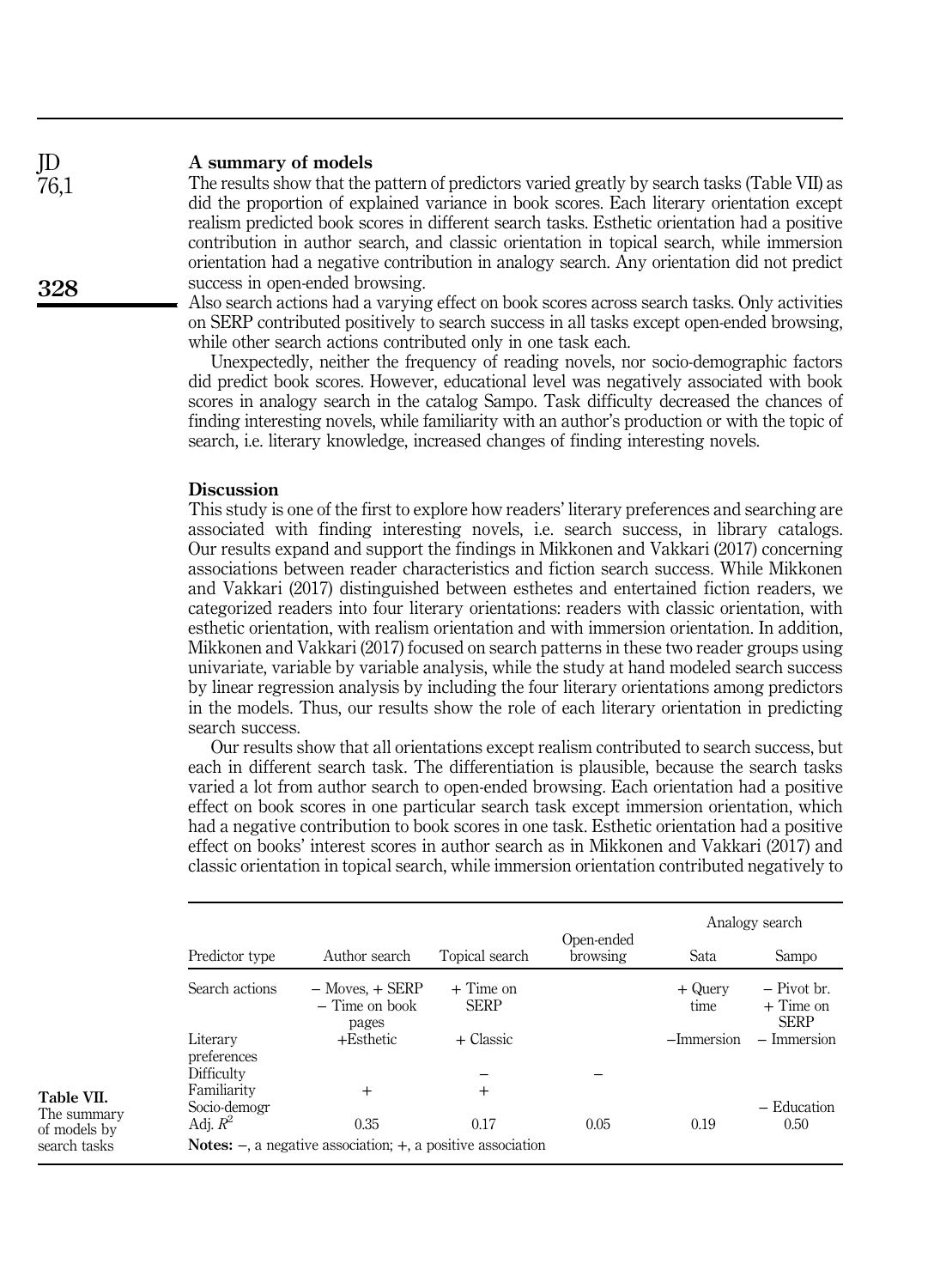book scores in analogy search. Open-ended browsing was predicted only by task difficulty. It is likely that browsing for interesting novels without a clear goal in mind was so challenging that search behavior scattered so heavily that there were no associations between search actions and books' interest scores. This may be due to the fact that open-ended browsing occurs rather among bookshelves than in library catalogs (Goodall, 1989; Spiller, 1980).

The mechanisms, which mediated each literary orientation to the search processes, were in most tasks unclear. Only in author search esthetic orientation increased readers' familiarity with the author that was the object of search and helped them to identify interesting titles by that author. This familiarity also reduced the effort in search actions to find good reads (cf. Mikkonen and Vakkari, 2017). In other search tasks, it was not possible to find mediating connections with a literary orientation and search activities. It seems that the literary orientation had a direct effect on book scores. In studies to come it is important to seek to reveal, which factors mediate readers' literary orientations to search actions, and in that way to search success. By knowing these mechanisms, it is possible to inform system design for developing tools to support differing literary preferences in various search tasks. The role of readers' literary knowledge and perceived task difficulty seems to be factors to start with as our results hint.

Excluding open-ended browsing, in almost all other search tasks an increasing effort in examining SERP contributed to books' interest scores, while querying had an effect on book scores only in one task. This finding confirms the finding in Oksanen and Vakkari (2012) and in Pöntinen and Vakkari (2013) that emphasis on examining search results contributes to finding good novels, while querying has a minor role. In addition to search process variables, book scores were also influenced by perceived task difficulty in topical search and open-ended browsing, and topical knowledge in author search and topical search.

The results showed that the perceived difficulty of search task decreased the chances of finding interesting books in topical search and in open-ended browsing. In traditional information retrieval, the perceived difficulty of search tasks also decreases the chances of finding relevant documents (Liu *et al.*, 2012). In topical search, an increase in task difficulty increased dwell time on SERP but decreased the number of book pages visited. Task difficulty increased browsing and scanning of SERP but decreased the number of interesting book pages to click. This finding corresponds to the findings in studies on non-fiction search (Arguello, 2014; Liu et al., 2012).

Familiarity with the author' production in author search and topical knowledge in topical search produced higher book scores and reduced search effort. This indicates that at least in those types of fiction search, which resemble non-fiction search, topical knowledge in a broad sense (literary knowledge in this case) improved search success and influenced search behavior. It has been shown that subject knowledge contributes in several ways to search behavior (Vakkari, 2002; Wildemuth, 2004). In our data, topical knowledge also decreased perceived task difficulty and thus lead to higher book scores in topical search.

Readers' gender, age, educational level or the number of novels read per year were not associated with books' interest scores with one exception. In analogy search, an increase in educational level decreased book scores among users of Sampo catalog. The major finding, however, was that these factors did not seem to contribute to success in fiction search, while readers' literary orientation had an effect on search success, although it varied greatly by task and orientation type. This is somewhat surprising because studies show that gender, education and book reading activity are associated with literary preferences (Kraaykamp and Dijkstra, 1999; Stockmans, 2003). The result also differs from the findings that, e.g., gender has an effect on search (Roy and Chi, 2003) and search result evaluation (Lorigo *et al.*, 2006) patterns on the web. It is evident that more research is needed to test whether our finding is valid.

The role of readers' literary preferences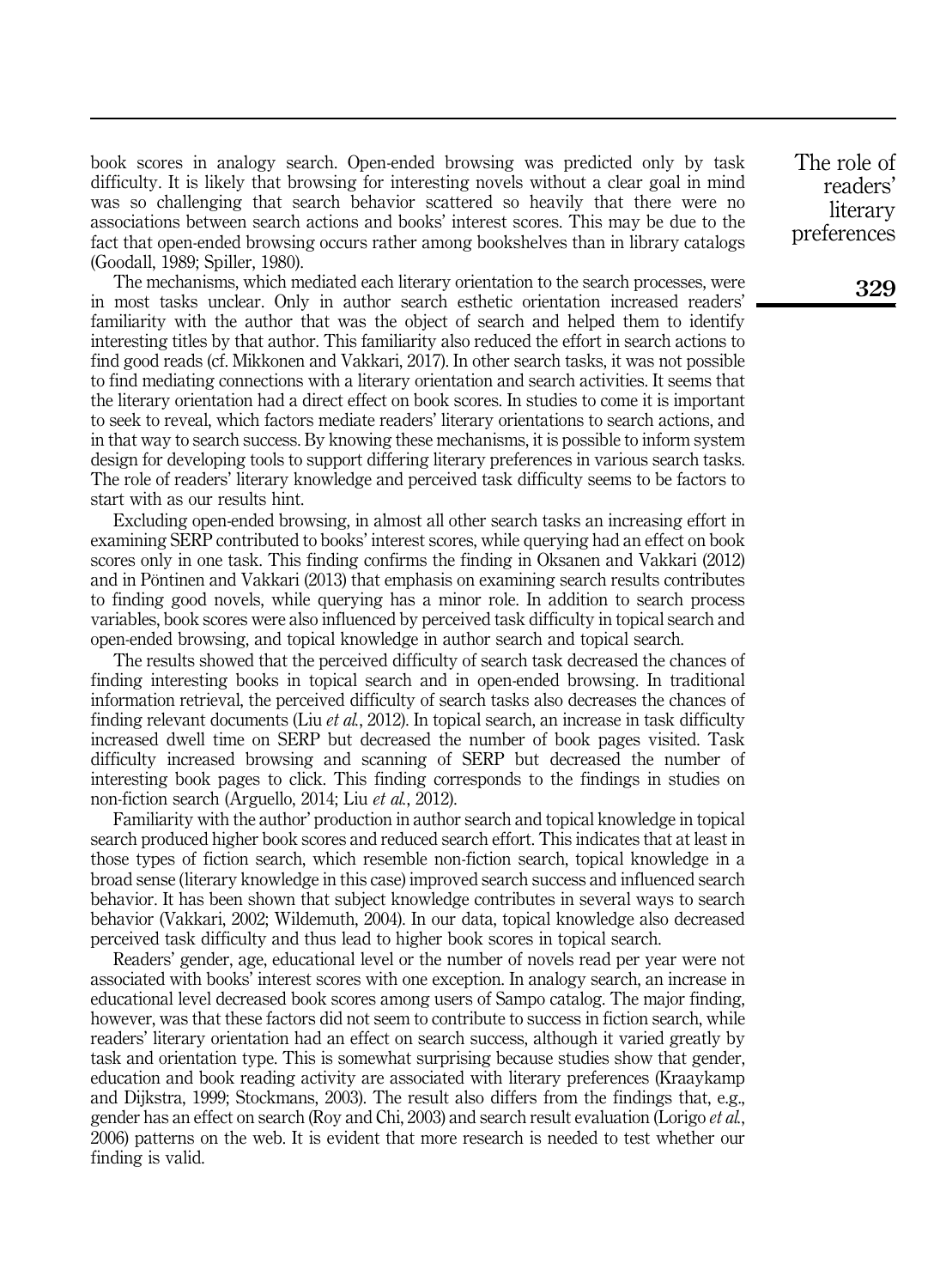Our results are limited in a few ways. First, the distribution of gender was biased heavily toward females. This reduces the variance of this variable, and thus, the strength of potential associations with other variables in the study. Second, the results are aggregated within search session, which reduces the variation of the phenomenon observed. Third, open-ended search task, i.e. browsing for interesting novels without a clear goal, may be somewhat artificial. The typical means of accessing novels in libraries are either known author or known title search. Open-ended browsing occurs rather among bookshelves, than in catalogs (Goodall, 1989; Pejtersen, 1989; Spiller, 1980). However, the results in Gäde and Petras (2016) hint that compared to searching, browsing for an openended book search was clearly more common both in an experimental book catalog and in a book shop. Fourth, clicking an item in SERP opened a book page, which contained extended bibliographic information, not a full text, which could have been more informative in deciding how interesting the novel was.

Literary orientations were associated with search success in three search scenarios out of four. Supporting various reader groups to find good novels to read implies that fiction search systems should recognize signals corresponding to different literary orientations. The search patterns in the models of this study were either highly scattered or too scarce, with mostly low explanatory power. They do not provide means of inferring literary orientations from search activities and thus, personalize search by the identified orientation. An option to support readers with differing orientations is to ask them to write brief descriptions of the characteristics of novels, which they like and give some exemplary titles. The system would produce a list of novels that match with this description, applying the tools of artificial intelligence. This suggestion corresponds to narrative-driven recommendation, where searchers describe the characteristics of the object of interest and provide examples of it, which a recommender system takes as inputs to generate recommendations (Bogers and Koolen, 2017; Eberhard et al., 2019). Alternatively, library systems could provide readers with pre-defined literary orientations, among which to choose. Each orientation would provide readers with a list of novels matching this orientation. The list could be refined by various additional metadata elements. These solutions imply that novels are indexed so that they can be matched with the pre-defined preferences. It would be of help if a controlled fiction vocabulary is used in indexing like in the systems studied (Hypén and Mäkelä, 2011).

### **Conclusions**

We identified four literary orientations, which were associated with search success, although the pattern of associations varied greatly by orientation and type search task. Surprisingly, neither reading activity nor socio-demographic factors contributed search success. More research is needed for finding mechanisms, which mediate between literary orientations and search actions and success. This information would help designing systems that support readers with differing literary orientations to find interesting novels to read.

#### References

- Arguello, J. (2014), "Predicting search task difficulty", in de Rijke, M. et al. (Eds), Advances in Information Retrieval, Lecture Notes in Computer Science, Vol. 8416, Springer, Cham, pp. 88-99.
- Bates, M.J. (1979), "Information search tactics", Journal of the Association for Information Science and Technology, Vol. 30 No. 4, pp. 205-214.
- Bogers, T. and Koolen, M. (2017), "Defining and supporting narrative-driven recommendation", Proceedings of the 11th ACM Conference on Recommender Systems, Como, ACM, New York, NY, pp. 238-242.

JD 76,1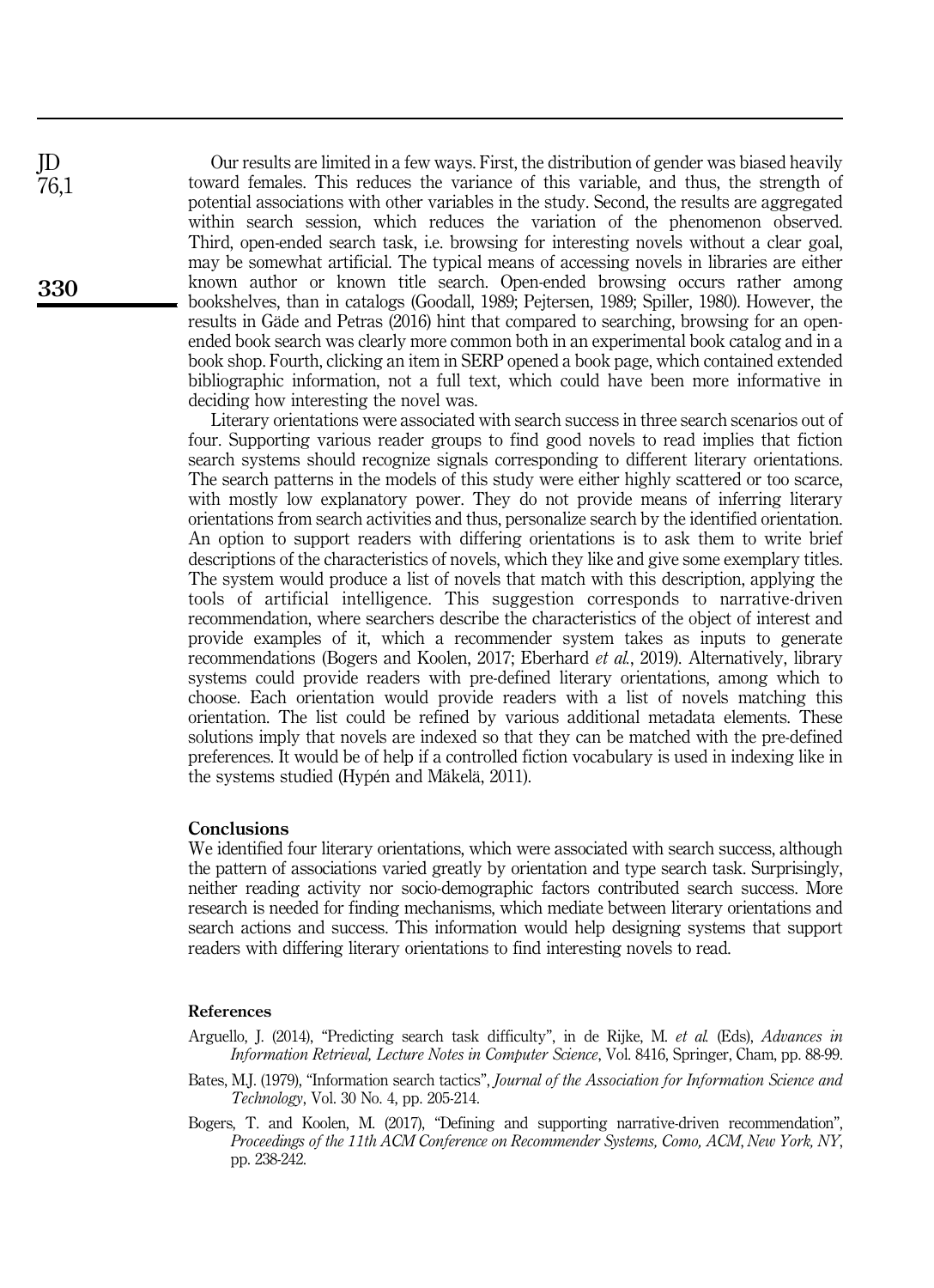Buchanan, G. and McKay, D. (2011), "In the bookshop: examining popular search strategies", Proceedings of the ACM/IEEE Joint Conference on Digital Libraries 2011, ACM, New York, NY, pp. 269-278.

- Eberhard, L., Walk, S., Posch, L. and Helic, D. (2019), "Evaluating narrative-driven movie recommendations on Reddit", *Proceedings of the 24th International Conference on Intelligent* User Interfaces, ACM, New York, NY, pp. 1-11.
- Elsweiler, D., Wilson, M. and Kirkegaard Lunn, B. (2011), "Understanding casual-leisure information behaviour", in Spink, A. and Heinström, J. (Eds), New Directions in Information Behaviour, Emerald Group Publishing, Bingley, pp. 211-241.
- Gäde, M. and Petras, V. (2016), "Hood or hypertext: a comparison of offline and online book search sessions", CLEF, pp. 1097-1105.
- Goodall, D. (1989), *Browsing in the Public Libraries*, LISU Occasional Paper No 1, Library and Information Statistics Unit, Loughborough.
- Hair, J.F., Black, W.C., Babin, B.J. and Anderson, R.E. (2010), *Multivariate Data Analysis*, Prentice-Hall, Upper Saddle River, NJ.
- Hypén, K. and Mäkelä, E. (2011), "An ideal model for an information system for fiction and its application: Kirjasampo and semantic web", *Library Review*, Vol. 60 No. 4, pp. 279-292.
- Koolen, M., Bogers, T., van den Bosch, A. and Kamps, J. (2015), "Looking for books in social media: an analysis of complex search requests", Proceedings of ECIR'15, Springer, Cham, pp. 184-196.
- Kraaykamp, G. and Dijkstra, K. (1999), "Preferences in leisure time book reading: a study on the social differentiation in book reading for the Netherlands", Poetics, Vol. 26 No. 4, pp. 203-234.
- Liu, C., Cole, M., Belkin, N. and Zhang, X. (2012), "Exploring and predicting search tasks difficulty", Proceedings of CIKM'12, ACM, New York, NY, pp. 1313-1322.
- Lorigo, L., Pan, B., Hembrooke, H., Joachims, T., Granka, L. and Gay, G. (2006), "The influence of task and gender on search and evaluation behavior using Google", *Information Processing &* Management, Vol. 42 No. 4, pp. 1123-1131.
- Miesen, H.W.J.M. (2003), "Predicting and explaining literary reading: an application of the theory of planned behavior", Poetics, Vol. 31 Nos 3‐4, pp. 189-212.
- Mikkonen, A. and Vakkari, P. (2012), "Readers' search strategies for accessing books in public libraries", Proceedings of the 4th Information Interaction in Context Symposium, ACM, New York, NY, pp. 214-223.
- Mikkonen, A. and Vakkari, P. (2016a), "Finding fiction: search moves and success in two online catalogs", Library and Information Science Research, Vol. 38 No. 1, pp. 60-68.
- Mikkonen, A. and Vakkari, P. (2016b), "Readers' interest criteria in fiction book search in library catalogs", Journal of Documentation, Vol. 72 No. 4, pp. 696-715.
- Mikkonen, A. and Vakkari, P. (2017), "Reader characteristics, behavior and success in fiction book search", Journal of the Association for Information Science and Technology, Vol. 68 No. 9, pp. 2154-2165.
- O'Connor, D. (1987), "Elders and higher education: Instrumental or expressive goals?", Educational Gerontology, Vol. 13 No. 6, pp. 511-519.
- Oksanen, S. and Vakkari, P. (2012), "Emphasis on examining results in fiction searches contributes to finding good novels", Proceedings of JCDL 2012, ACM, New York, NY, pp. 199-202.
- Pejtersen, A.M. (1989), "The bookhouse: modeling user's needs and search strategies as a basis for system design", Risø Report No. M-2794, Risø National Laboratory, Roskilde.
- Pöntinen, J. and Vakkari, P. (2013), "Selecting fiction in library catalogs: a gaze tracking study", Proceedings of the 17th International Conference on Theory and Practice of Digital Libraries, Vol. 8092, Springer, pp. 72-83.
- Ross, C., McKehnie, L. and Rothbauer, P. (2006), *Reading Matters*, Libraries Unlimited, Westport, CT.
- Ross, C.S. (2001), "Making choices: what readers say about choosing books to read for pleasure", The Acquisition Librarian, Vol. 13 No. 25, pp. 5-21.

The role of readers' literary preferences